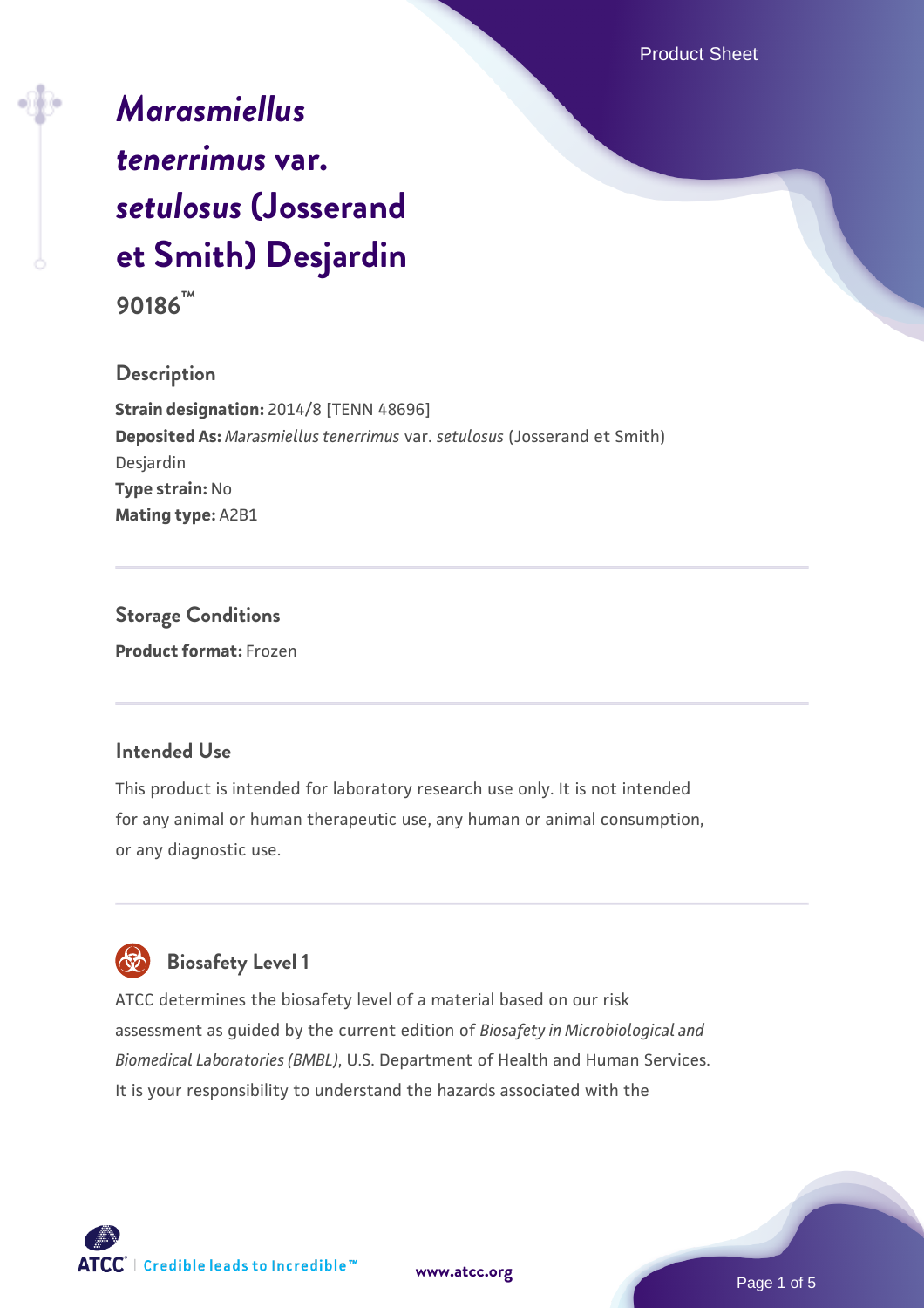#### **90186**

material per your organization's policies and procedures as well as any other applicable regulations as enforced by your local or national agencies.

ATCC highly recommends that appropriate personal protective equipment is always used when handling vials. For cultures that require storage in liquid nitrogen, it is important to note that some vials may leak when submersed in liquid nitrogen and will slowly fill with liquid nitrogen. Upon thawing, the conversion of the liquid nitrogen back to its gas phase may result in the vial exploding or blowing off its cap with dangerous force creating flying debris. Unless necessary, ATCC recommends that these cultures be stored in the vapor phase of liquid nitrogen rather than submersed in liquid nitrogen.

### **Certificate of Analysis**

For batch-specific test results, refer to the applicable certificate of analysis that can be found at www.atcc.org.

#### **Growth Conditions**

**Medium:**  [ATCC Medium 200: YM agar or YM broth](https://www.atcc.org/-/media/product-assets/documents/microbial-media-formulations/2/0/0/atcc-medium-200.pdf?rev=ac40fd74dc13433a809367b0b9da30fc) **Temperature:** 24°C

## **Material Citation**

If use of this material results in a scientific publication, please cite the material in the following manner: *Marasmiellus tenerrimus* var. *setulosus* (Josserand et Smith) Desjardin (ATCC 90186)

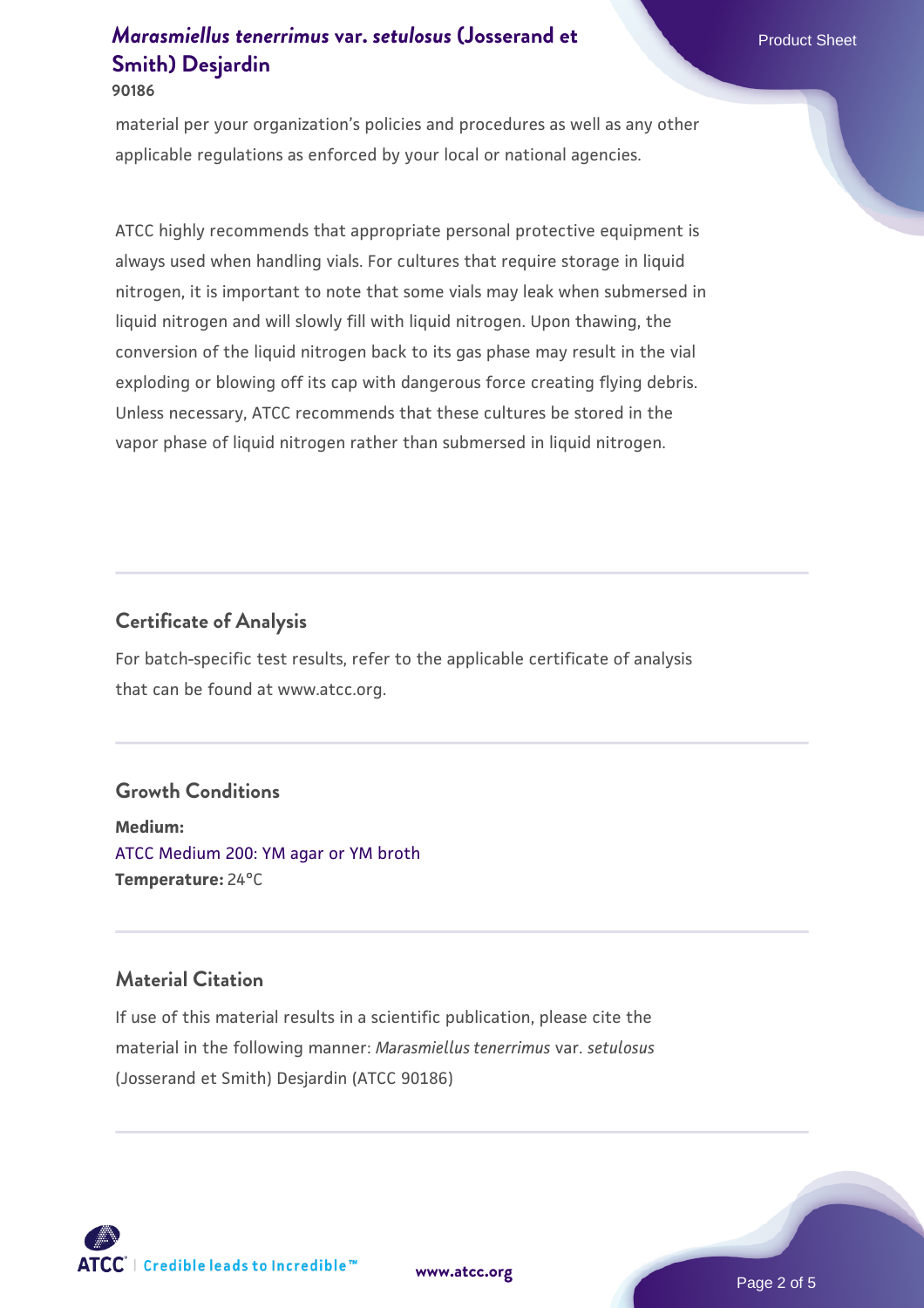**90186**

#### **References**

References and other information relating to this material are available at www.atcc.org.

## **Warranty**

The product is provided 'AS IS' and the viability of ATCC® products is warranted for 30 days from the date of shipment, provided that the customer has stored and handled the product according to the information included on the product information sheet, website, and Certificate of Analysis. For living cultures, ATCC lists the media formulation and reagents that have been found to be effective for the product. While other unspecified media and reagents may also produce satisfactory results, a change in the ATCC and/or depositor-recommended protocols may affect the recovery, growth, and/or function of the product. If an alternative medium formulation or reagent is used, the ATCC warranty for viability is no longer valid. Except as expressly set forth herein, no other warranties of any kind are provided, express or implied, including, but not limited to, any implied warranties of merchantability, fitness for a particular purpose, manufacture according to cGMP standards, typicality, safety, accuracy, and/or noninfringement.

### **Disclaimers**

This product is intended for laboratory research use only. It is not intended for any animal or human therapeutic use, any human or animal consumption, or any diagnostic use. Any proposed commercial use is prohibited without a license from ATCC.

While ATCC uses reasonable efforts to include accurate and up-to-date information on this product sheet, ATCC makes no warranties or representations as to its accuracy. Citations from scientific literature and

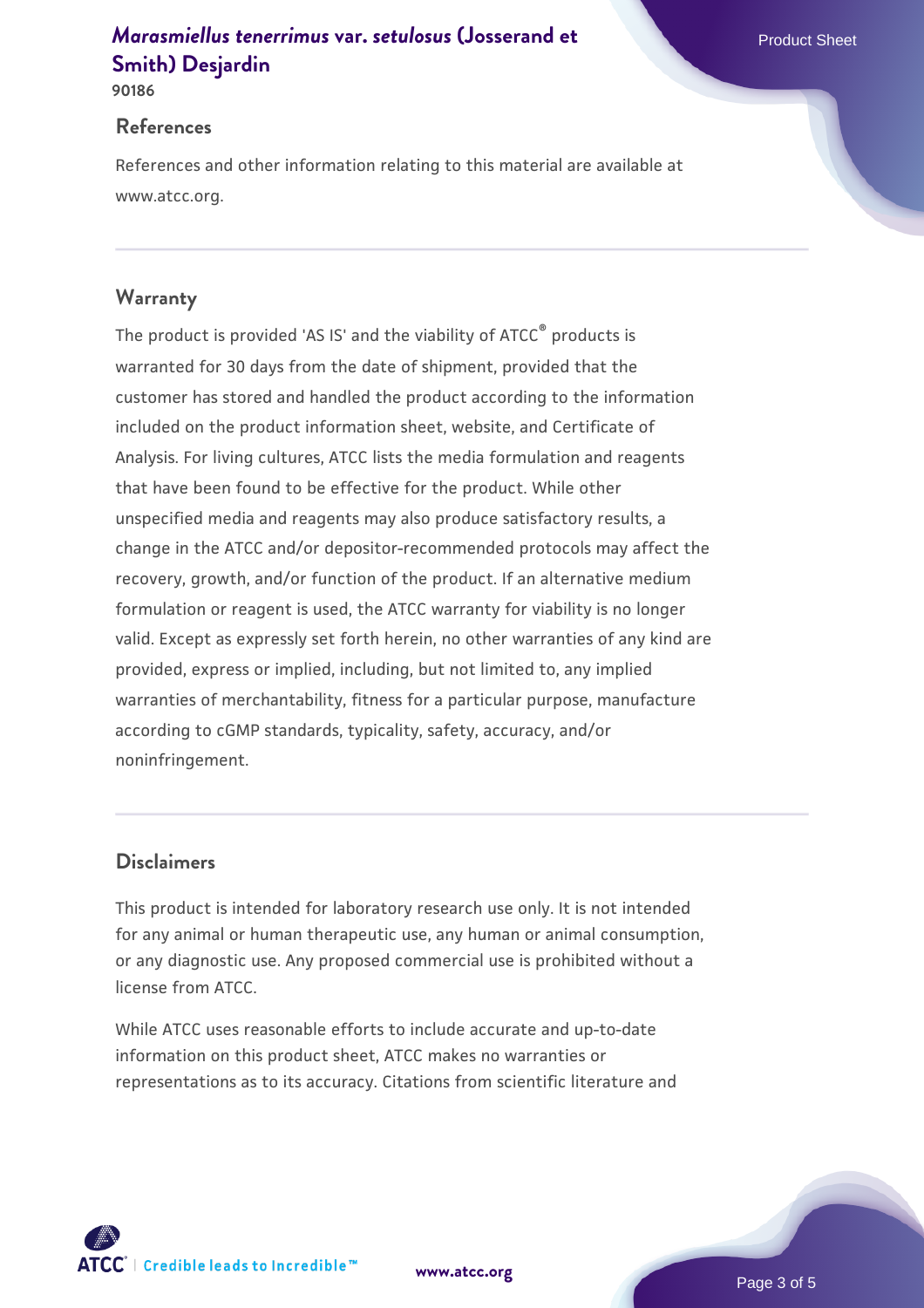**90186**

patents are provided for informational purposes only. ATCC does not warrant that such information has been confirmed to be accurate or complete and the customer bears the sole responsibility of confirming the accuracy and completeness of any such information.

This product is sent on the condition that the customer is responsible for and assumes all risk and responsibility in connection with the receipt, handling, storage, disposal, and use of the ATCC product including without limitation taking all appropriate safety and handling precautions to minimize health or environmental risk. As a condition of receiving the material, the customer agrees that any activity undertaken with the ATCC product and any progeny or modifications will be conducted in compliance with all applicable laws, regulations, and guidelines. This product is provided 'AS IS' with no representations or warranties whatsoever except as expressly set forth herein and in no event shall ATCC, its parents, subsidiaries, directors, officers, agents, employees, assigns, successors, and affiliates be liable for indirect, special, incidental, or consequential damages of any kind in connection with or arising out of the customer's use of the product. While reasonable effort is made to ensure authenticity and reliability of materials on deposit, ATCC is not liable for damages arising from the misidentification or misrepresentation of such materials.

Please see the material transfer agreement (MTA) for further details regarding the use of this product. The MTA is available at www.atcc.org.

## **Copyright and Trademark Information**

© ATCC 2021. All rights reserved. ATCC is a registered trademark of the American Type Culture Collection.

#### **Revision**

This information on this document was last updated on 2021-05-19



**[www.atcc.org](http://www.atcc.org)**

Page 4 of 5